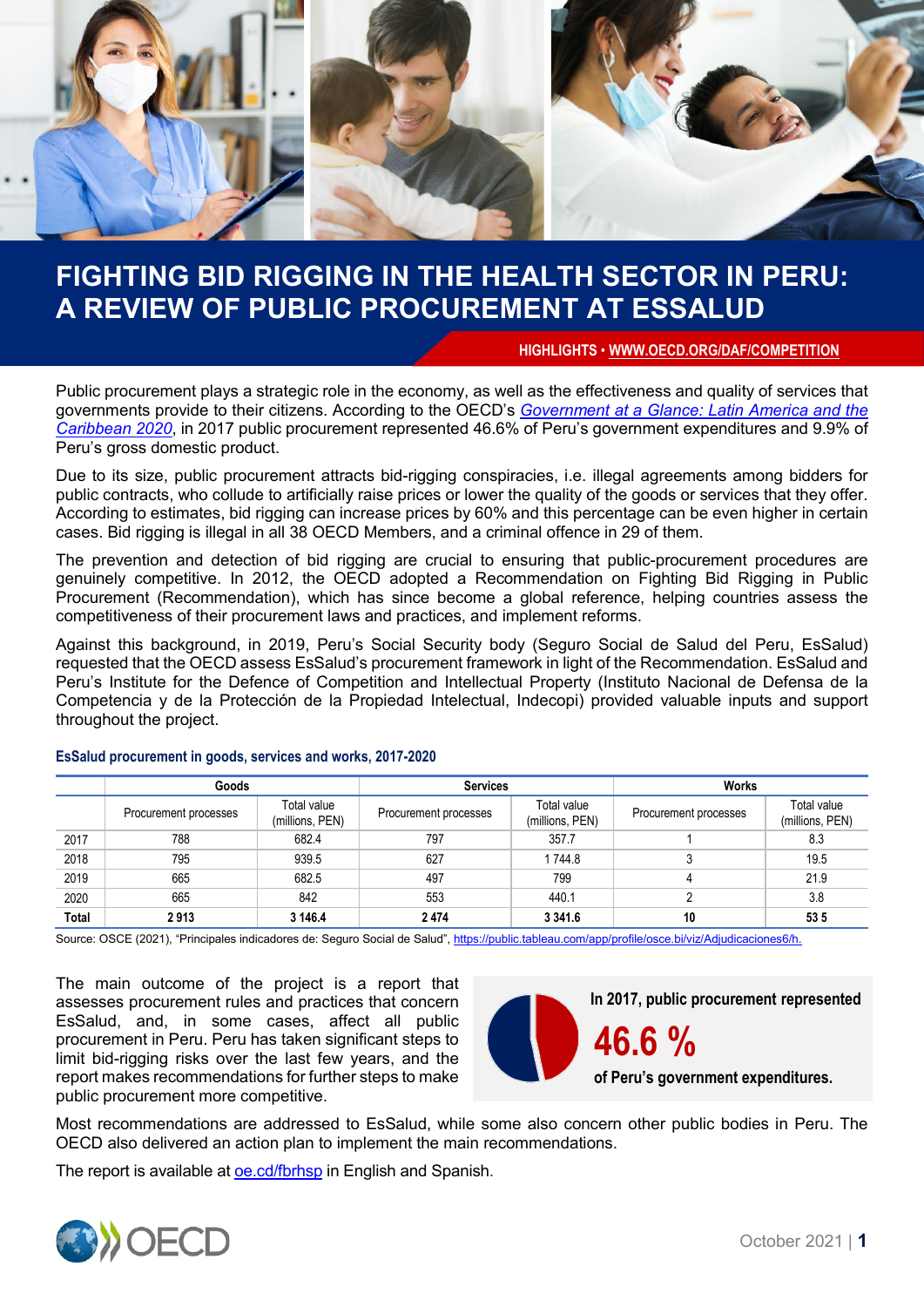# **KEY RECOMMENDATIONS**

## **Be informed about the market**

Market research and planning help procuring entities understand supply solutions and capacity, and design tenders that are technically accurate, consider alternative and innovative solutions, and reduce the likelihood of collusion among the bidders. Solid procurement planning also gives potential suppliers visibility about the products, services or works to be procured, and enables them to prepare their bids.

## **Key recommendations**

- **1. Publish EsSalud's annual procurement plan as early as possible** and modify it as few times as possible.
- **2. Centralise market research in a central EsSalud department**, such as the Strategic Goods Supply Office (Central de Abastecimiento de Bienes Estratégicos, CEABE), ensuring that it has sufficient resources and updated guidelines on minimum market-research content, including on market factors beyond price.
- **3. Engage with potential suppliers early in the procurement process** to be informed of market trends and conditions, while ensuring that tender terms are not tailored exclusively to information provided by potential suppliers.
- **4. Establish a comprehensive EsSalud database** with information from past and ongoing procurement processes.

## **Maximise participation**

Increasing the number of bidders intensifies competition and offers more opportunities for obtaining value for money. Higher participation also reduces bid-rigging risks, as the pool of bidders that would need to agree to a bid-rigging scheme is bigger and collusive agreements are more difficult to reach.

It is therefore important to maintain a pool of bidders with a continuing interest in current and future projects. Selection and awarding criteria must ensure that credible bidders, including small and medium enterprises, have opportunities to bid and remain interested.

## **Key recommendations**

- **1.** Assess the level of bidder participation in EsSalud's tenders and **remove barriers to bidding.**
- **2. Monitor reasons for direct awards**, including those made during the COVID-19 pandemic.
- **3. Ensure that** the Government Procurement Supervisory Agency (Organismo Supervisor de las Contrataciones del Estado, **OSCE**) **consults with** Peru's competition authority, **Indecopi**, **in preparing standard tender documents** to ensure that they include competition-related aspects.
- **4. Clarify in calls for tenders that joint bids and subcontracting are allowed only when justified and pro-competitive**, and request information from bidders justifying their choices, such as why they are not bidding separately.
- **5. Simplify Peru's system of consolidation and centralisation** for healthcare procurement.
- **6. Consider increasing co-operation between EsSalud**, the National Centre for the Supply of Strategic Resources in Health (Centro Nacional de Abastecimiento de Recursos Estratégicos en Salud, **CENARES**) **and** Peru's central purchasing body, **Perú Compras**.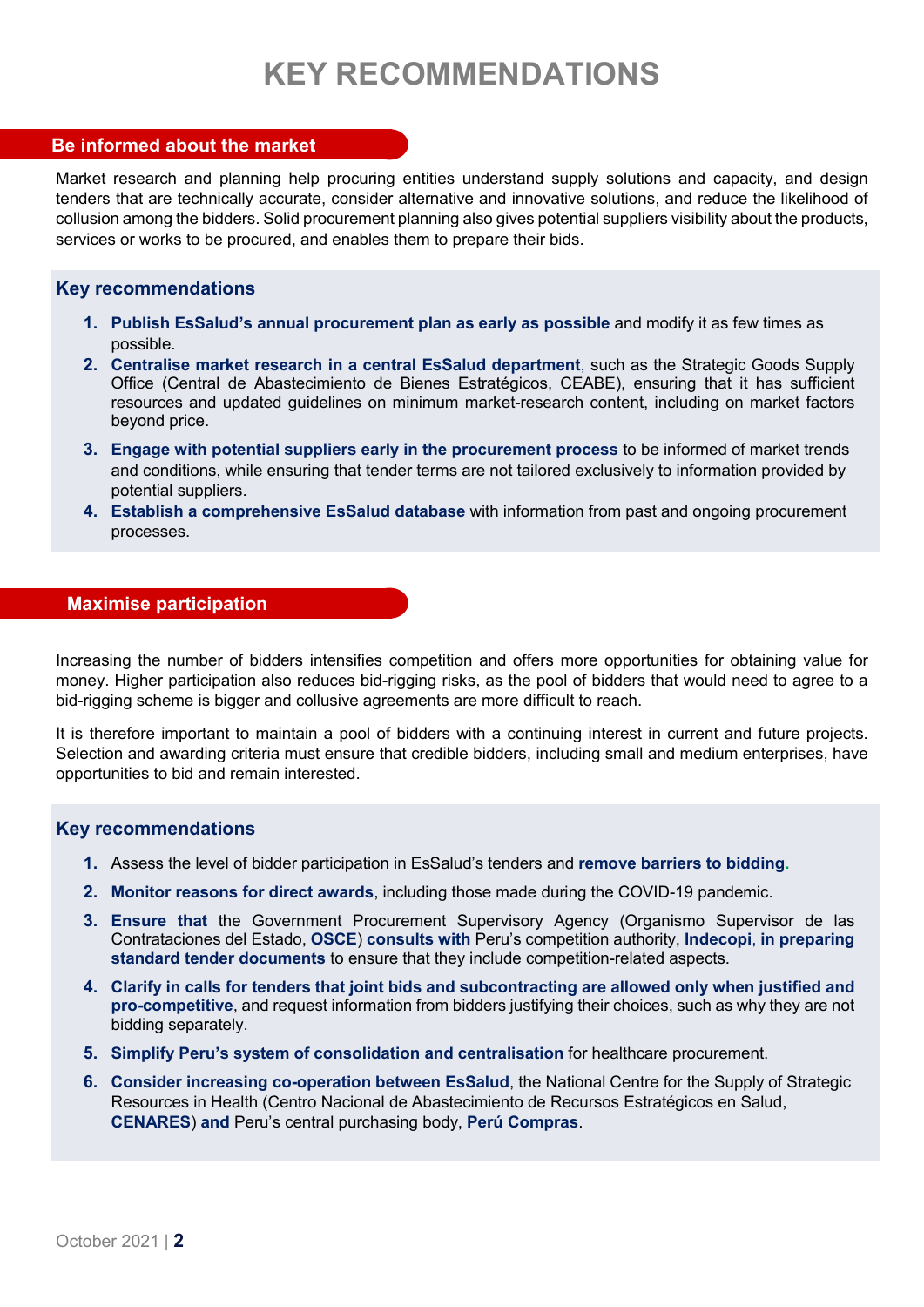#### **Procurement methods used by EsSalud, 2019**

| Year | Regime                           | <b>Procurement method</b>          | Quantity | Amount<br>(millions, PEN) | Average number of<br>bidders |
|------|----------------------------------|------------------------------------|----------|---------------------------|------------------------------|
| 2019 | Public Procurement Law No. 30225 | Simplified award                   | 039      | 424.7                     | 2.5                          |
|      |                                  | Price comparison                   | 43       | 2.2                       | 3.2                          |
|      |                                  | Public contest                     | 189      | 663.5                     | 2.6                          |
|      |                                  | Direct award                       | 144      | 374.6                     | 1.0                          |
|      |                                  | Public bid                         | 179      | 476.6                     | $2.2\phantom{0}$             |
|      |                                  | Electronic reverse auction         | 88       | 255.8                     | 3.1                          |
|      | Other regimes                    | Simplified award - Decree No. 1355 |          | 1.1                       | 1.0                          |
|      |                                  | International contracting          | 8        | 1.1                       | 1.0                          |

Source: CONOSCE, "Estadísticas de Contrataciones por Entidad"[, https://portal.osce.gob.pe/osce/conosce/indicadores-del-mercado-estatal.html.](https://portal.osce.gob.pe/osce/conosce/indicadores-del-mercado-estatal.html) 

#### **Design better tenders**

The effectiveness of each procurement depends upon the chosen procurement method, as well as how the selection and award criteria are designed. Price-only criteria are suitable for more standardised goods, works or services for which cost is the main issue for the contracting authority.

Price is an objective clear criterion that limits the risk of a contracting authority's impartiality being questioned and the award decision being challenged in court. Non-price criteria are better suited to tenders in which price alone is insufficient to provide a good response to EsSalud's requirements.

In technical, complex and innovative projects, award criteria based on quality rather than price can yield better procurement outcomes and reduce the risk of collusion, since quality is more difficult to rig than prices.

#### **Key recommendations**

- **1. Use quality-related award criteria**, in addition to price, when quality and innovation are relevant dimensions of the procured goods, services and works (for example for non-standard pharmaceutical products).
- **2.** Consider how award criteria could also **reward savings in contract delivery**.
- **3.** Avoid **modifying contracts post-award** and remain attentive to renegotiation.

#### **Pay attention to transparency**

Transparency ensures that suppliers are aware of opportunities and the requirements to participate in them. It is also indispensable for a sound procurement procedure free from corruption.

Still, transparency requirements should be carefully considered in order not to inadvertently facilitate collusion by disseminating excessive information.

#### **Key recommendations**

- **1. Refrain from publishing the complete version of the annual procurement plan**.
- **2. Limit transparency when it might increase the procurement procedure's vulnerability to collusion**; for example, avoid any public release of information about bids and bidders until a set time after the tender conclusion.